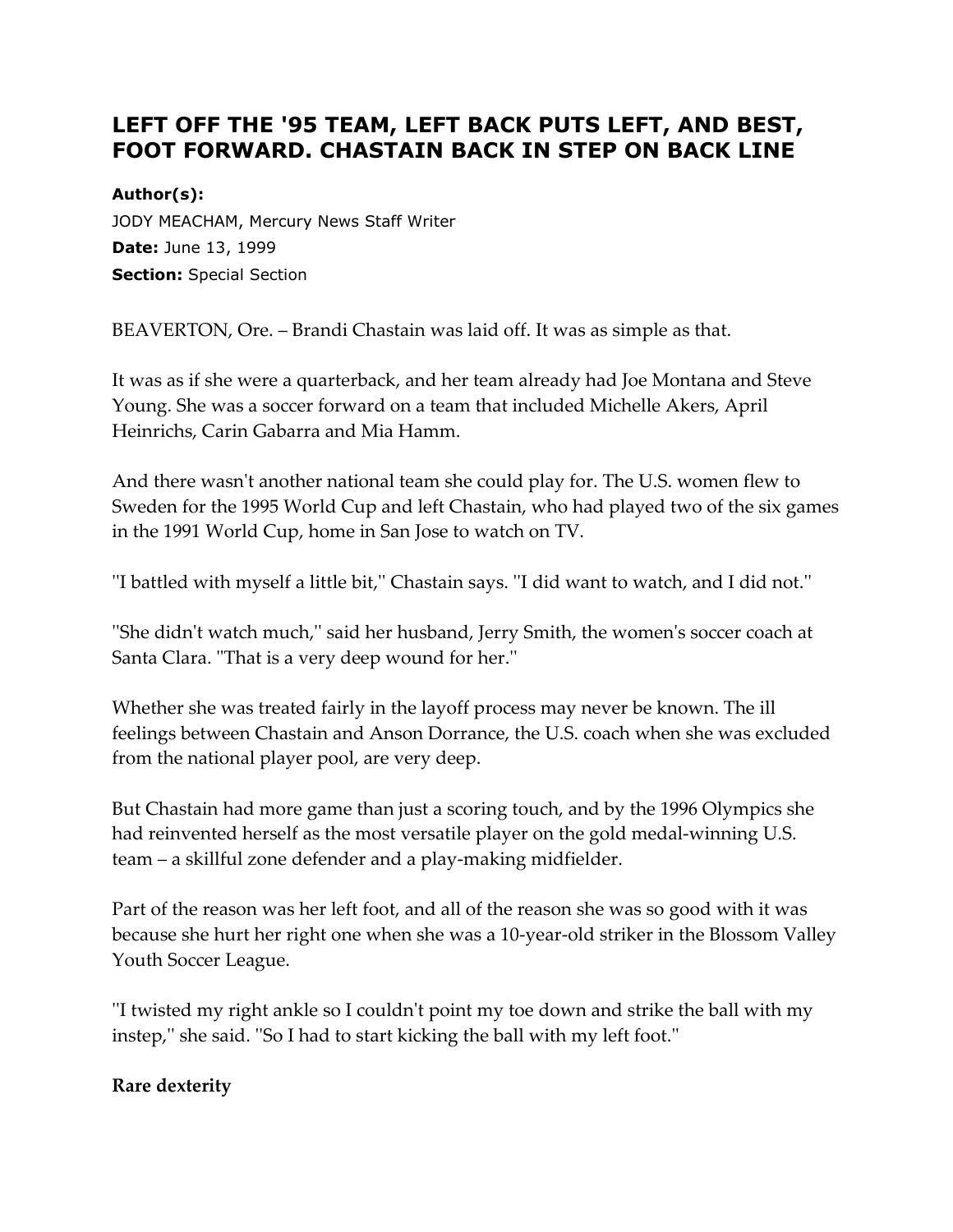On a soccer team most see as the best in the world, there is a marked shortage of players with strong left feet. Midfielder Kristine Lilly is naturally left-footed. Akers, now a midfielder, and Chastain are two-footed.

There is no position so demanding of left-footed skill as left back. It's like an offensive left tackle on a football team with a right-handed quarterback, someone who protects the QB's blind-side when he drops back to pass.

Except in soccer, left back is the player who stands in the way of the opposing team's right-sided attacking tendency. And when her team has the ball, a left back with the skill to come forward and join in the attack usually faces her opponent's weak spot on defense.

That's where Chastain plays.

''It's hard to go from scoring all the goals to not scoring all the goals,'' she said. ''But it was easy to take this position because it was the only option. Roberto Carlos (of Brazil) is a left back that people fear and know that at any time he can go forward and score a goal. That's the kind of thing that I would like to do.

''I want other teams to have to worry about: Am I coming? Am I staying back? Am I going forward? What am I doing with the ball? If they do that, it takes their focus away from somebody else, and maybe for that split second we can take advantage of them.''

Still, her left foot isn't all that makes her valuable.

''She's soccer savvy,'' said teammate Julie Foudy. ''On this team she's the player who watches the most soccer, studies the most soccer. She picks up a lot of things from that.'' Dorrance said, ''My assumption is that the games Brandi watches are the cutting-edge men's international games because some of the deception she demonstrates when she plays is not the sort of deception that she's learned from her counterparts on the women's side.''

Chastain has attended three men's World Cup tournaments. She honeymooned at the last one.

## **SCU assistant**